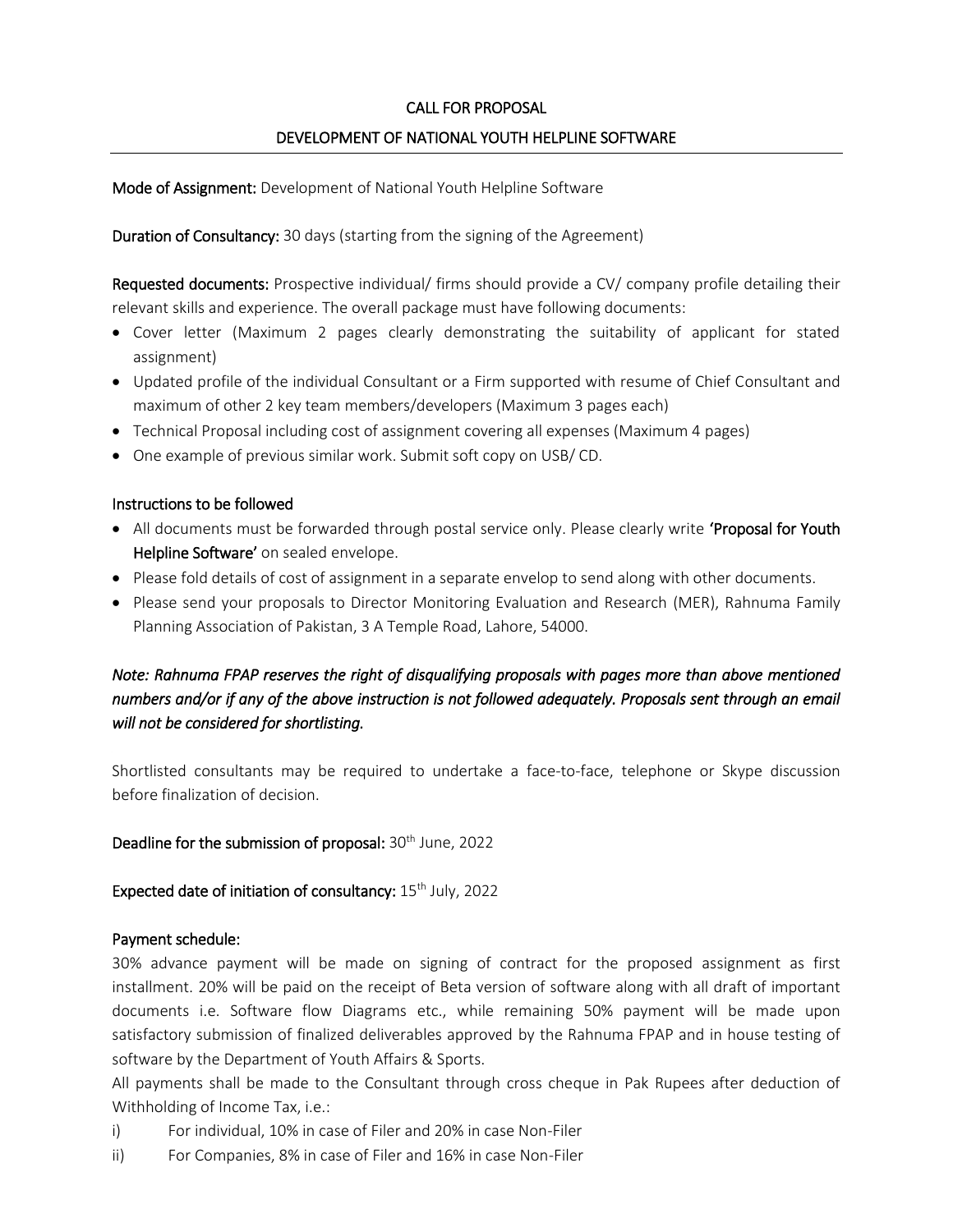And, Withholding of Sales Tax i.e. 16% on services as per Law of Punjab Revenue Authority (PRA). The above rates may change if there is any amendment in tax rates by PRA & Federal Board of Revenue (FBR).

#### Liaison person from Rahnuma FPAP:

Director Monitoring Evaluation and Research, Rahnuma FPAP, 3-A Temple Road, Lahore Phone: (042) 111 22 33 66, Ext. 323. Direct line: (042) 3636 1583. Email address: [asifa@fpapak.org](mailto:asifa@fpapak.org)

#### About Rahnuma FPAP

Rahnuma FPAP is one of the largest NGO based health (SRH) infrastructure all over Pakistan with its head office at Lahore with five regional offices, along with its offices In Gilgit Baltistan and Azad Jammu and Kashmir, whereas services are provided through static clinics. Furthermore Rahnuma FPAP has extensive service delivery network. Apart from the specific projects implemented, Rahnuma FPAP works closely with the key national, provincial and district level government and private sector stakeholders that directly works with vulnerable population. Furthermore, for years organization has been a vanguard of their due rights through facilitating interactive advocacy dialogues between SGMs and policy makers.

#### **Background**

Pakistan has approximately 64 percent of young people who are below the age of 30. Communication program plays an essential role in educating, understanding, informing and motivating young people. In a country like Pakistan the need to develop a viable system to communicate with young people is even more pronounced than in countries with developed societies. Unfortunately, there is no prominent government run initiative for provision of psychosocial support to young people. Reproductive health information and counseling is an area that is even more neglected or stigmatized. Keeping in view of this, UNFPA and Rahnuma FPAP planned to establish a national youth helpline under guidance of Prime Minister Office. Both partners have already some good experience in planning and implementation of Helpline related projects. In previous year, Punjab Youth Helpline was successfully established and services are being provided to young people. The purpose of the project is provision of a secure and confidential gateway for young people to access information regarding problems associated with adolescence/young age particularly regarding psychosocial counseling, career counseling and reproductive health.

NYHL is going to establish at Higher Education Commission Islamabad in which 10 psychologists (Counseling Officers) will be hired along with one supervisor in order to address the psychosocial and reproductive health problems of young people. The helpline will be operational 05 days a week in two shifts where our talented newly hired psychologists will be working on shift basis in order to facilitate young people.The primary clientele of the YHL are males, females, transgender or any within the age limit of 15 to 24 and above. The secondary audience includes parents, teachers and community members.

Therefore Rahnuma FPAP intends to develop new cloud base software for data recording and reporting. The software will be able to record and analyze age, gender, location and problems of young people. This data will play a very vital role in planning of future project for young people.

#### Location of assignment

Lahore, Punjab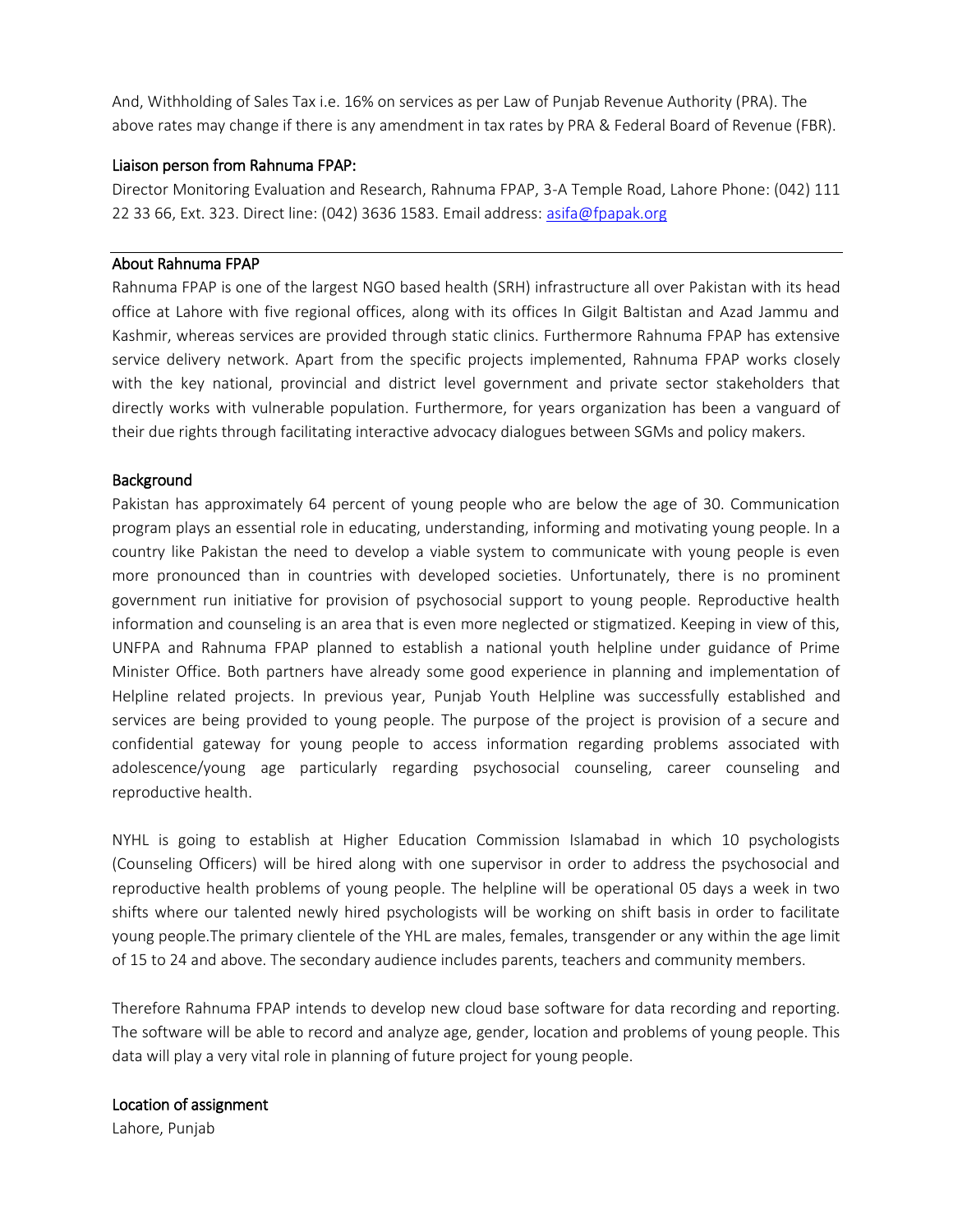## Objective of this assignment

The main objective of this consultancy assignment is to develop online software for National Youth Helpline Software for data recording and report of call received on designated helplines.

(Annexure I & II are attached with documents providing details of scope of work. Layout of data input and output templates are also drafted for broader understanding of expected deliverables).

## Support from Rahnuma FPAP

The Rahnuma FPAP will be facilitating in the following:

- Hold inception meeting with the consultant for assignment briefing and discussion on modalities of assignment under consideration.
- Provide all relevant information and discuss essentials for the development of system requirement specifications (SRS) or functional specifications (FS) documents.
- Ensuring ongoing facilitation during entire course of assignment.
- Share feedback on first front-end design of the software components.
- Identify staff members to be trained on all functionalities of the software for its smooth execution in future.
- Remain available for multiple rounds of discussions and reviews.

### Role and responsibilities of the consultant

The consultant will be required to do the following:

- Attend inception meeting with Rahnuma FPAP staff for deeper understanding of consultancy assignments and to gain clarity on deliverables.
- Propose technical recommendations for improved functionalities of expected deliverables.
- Share front end design or wire frame within initial 10 days of assignment for review by the Rahnuma FPAP.
- Finalize and share final version of fully functional software for testing within 30 days after receiving feedback by Rahnuma FPAP on front-end design.
- Conduct test data entry at consultant's location and fix the bugs within timeline.
- Address all technical requirements after final upload of data management system.

#### Important Note:

- Do not budget purchase of equipment in your financial proposal.
- The Rahnuma FPAP will not be providing any hardware, software and/or computer utilities needed for the development of Helpline Software.
- The Rahnuma FPAP will not be responsible of any additional cost beyond agreed consultancy fee which is incurred in producing the committed deliverables unless agreed and documented by both parties.
- The Helpline Software is expected to be fully responding to all data management requirement as per TORs comprehending the scope of work (refer Annexure I & II).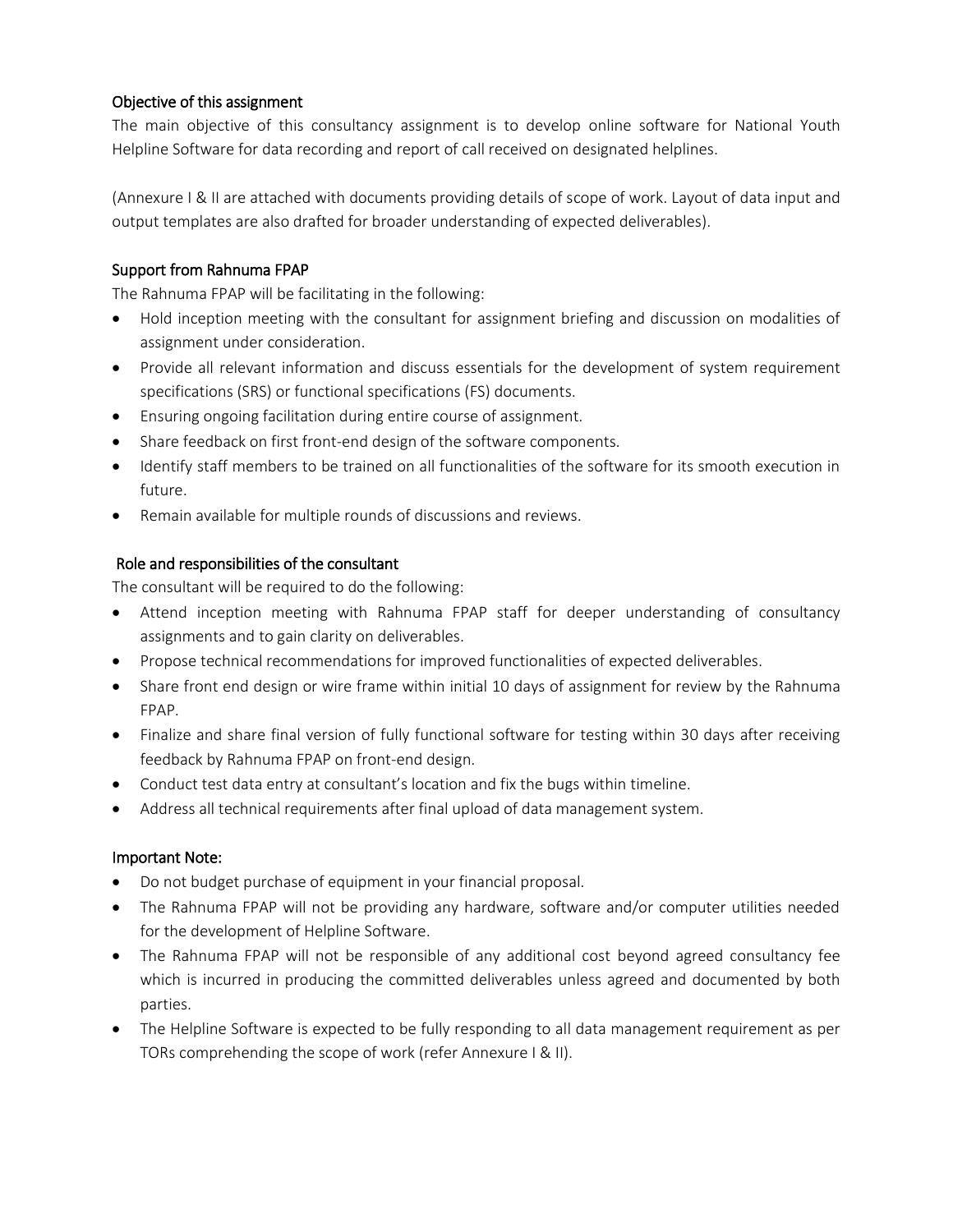### Expected deliverables

- Software Requirement Specification (SRS) or Functional Specifications (FS) Document
- Entity Relationship Diagram (ERD) or Software Design Document (SDD)
- Fully tested and functional Helpline Software with all source codes
- Complete database scripts
- User and administrator manuals for the reference of users
- Test data entry and output reports
- Full access to coding/programming and all administrative rights handed over to the Rahnuma FPAP.
- Facilitate 1 day Training of Master Trainers organized by the Rahnuma FPAP
- Handover all relevant documents, supporting software/ applications, etc. evolved during the Software development process.
- One year free Service Level Agreement (SLA) for software maintenance

## Qualification and experience of the Consultant

The consultant must have:

- More than 5 years' experience in the development of software for national and/or international organizations.
- Have qualified/ certified team of developers to meet modern application requirements.
- Must have qualified business analyst to get proper software requirement of the Rahnuma FPAP.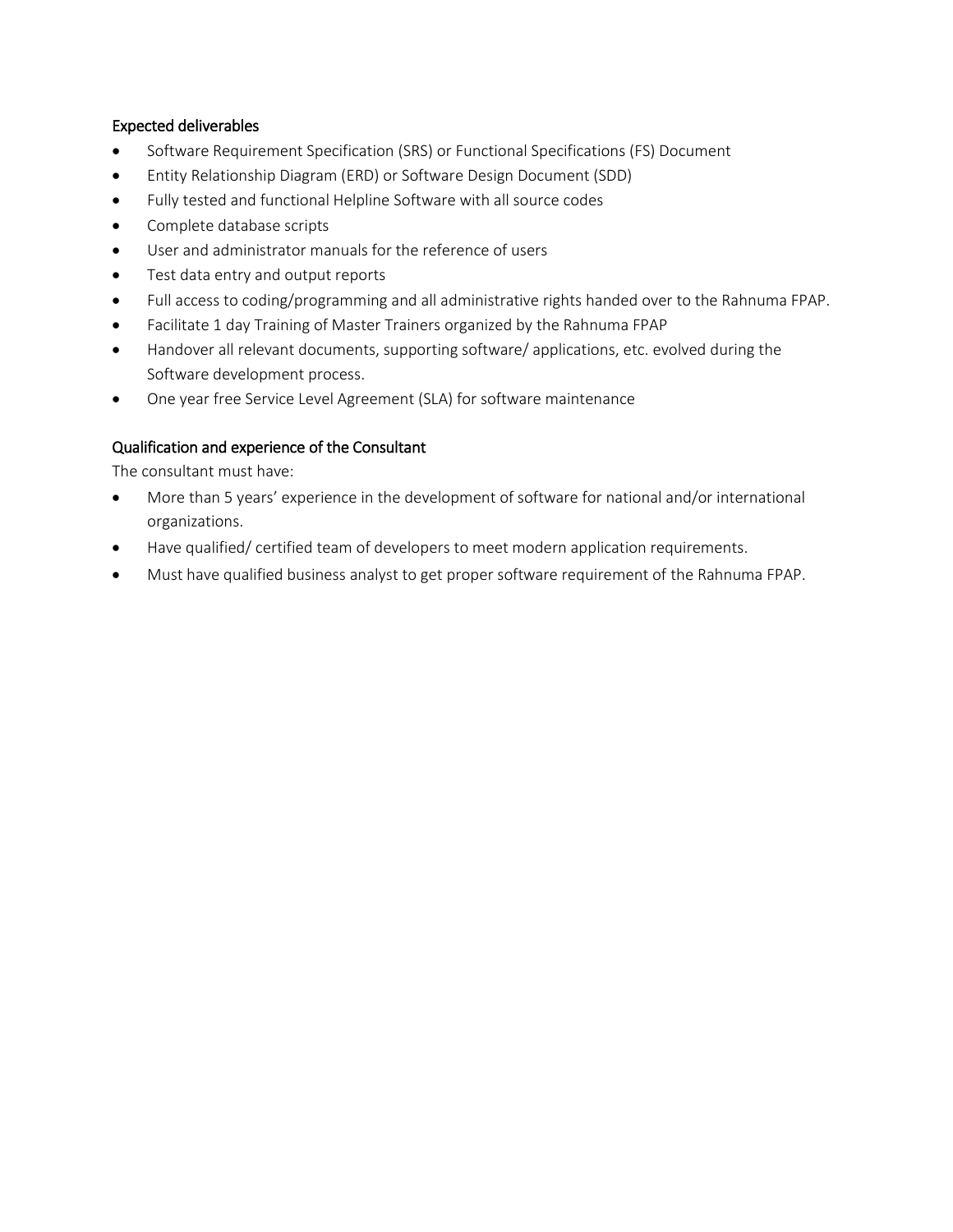## ANNEXURE I: SCOPE OF WORK

The scope of the work is as under:

- A. Prepare Software Requirement Specifications (SRS) or Functional Specifications (FS) document and Entity Relationship Diagram (ERD).
- B. On acceptance of the SRS/FS by R-FPAP, design and develop the wire frames/front-end aspects and accommodate necessary feedback from R-FPAP.
- C. On acceptance of the front-end by R-FPAP, design and develop an appropriate software package that is in line with the requirements indicated.
- D. The proposed software would run on Microsoft Server. The entire software will be implemented in PHP framework. The choice of the front-end programming language and back-end platform will be C# and MySql.
- E. The proposed software must be a web-based application and should have features to capture and store data at centralized database at head office.
- F. Data Management Software includes following Modules:
- a. Register, edit or delete users and assignment of roles to users. (Please see Table 3 for more details), Users' Rights Management System.
- b. Data Entry of Performance Indicators/Targets.
- c. Punch, edit or delete Monthly Services Statistics (SS) Reports.
- d. Report authorization and submission mechanism is required. Which should ensure data validation and submission by relevant authorities.
- e. The software should be able to produce monthly, quarterly, half yearly and yearly reports. The reports types will be Performance against Targets, comparisons and consolidated reports. All of the R-FPAP staff should be able to view the reports of entire system collectively.
- f. The reporting must be done graphically (dashboard) as well as in text/tabular form. In every report there must be facility to generate the report as MS Excel Sheet and PDF.

Please see **Annexure II** for sample formats of all of the output reports.

- G. A comprehensive list of data validation checks will be provided to selected consultant, which should be ensured by consultant to produce a quality data set.
- H. Provide detailed Admin and User Manuals which will facilitate the admin and functional users in successfully using the software package.
- I. The software must have standard security features inbuilt to ensure integrity of data. Software should not have any flaws or bugs which inadvertently or by design, permit the users to tamper, alter or modify any data without the appropriate permissions.
- a. The software would ensure that the users follow login procedures.
- b. The access to the software should be based on the user roles of the organization.
- c. A proper log system must be maintained within the proposed software.
- d. In-built password management policy should be properly implemented. Including but not limited to change password by user/admin, forgot password feature, minimum characters, complexity, auto expiry etc.
- J. The software developed must be compatible with and well rendered in Microsoft Internet Explorer, Mozilla Firefox, Google Chrome, Safari or any other available browsers. The software must run on any screen sizes (i.e. computer, mobile and tablet). Using modern UI frameworks for responsive design is highly recommended.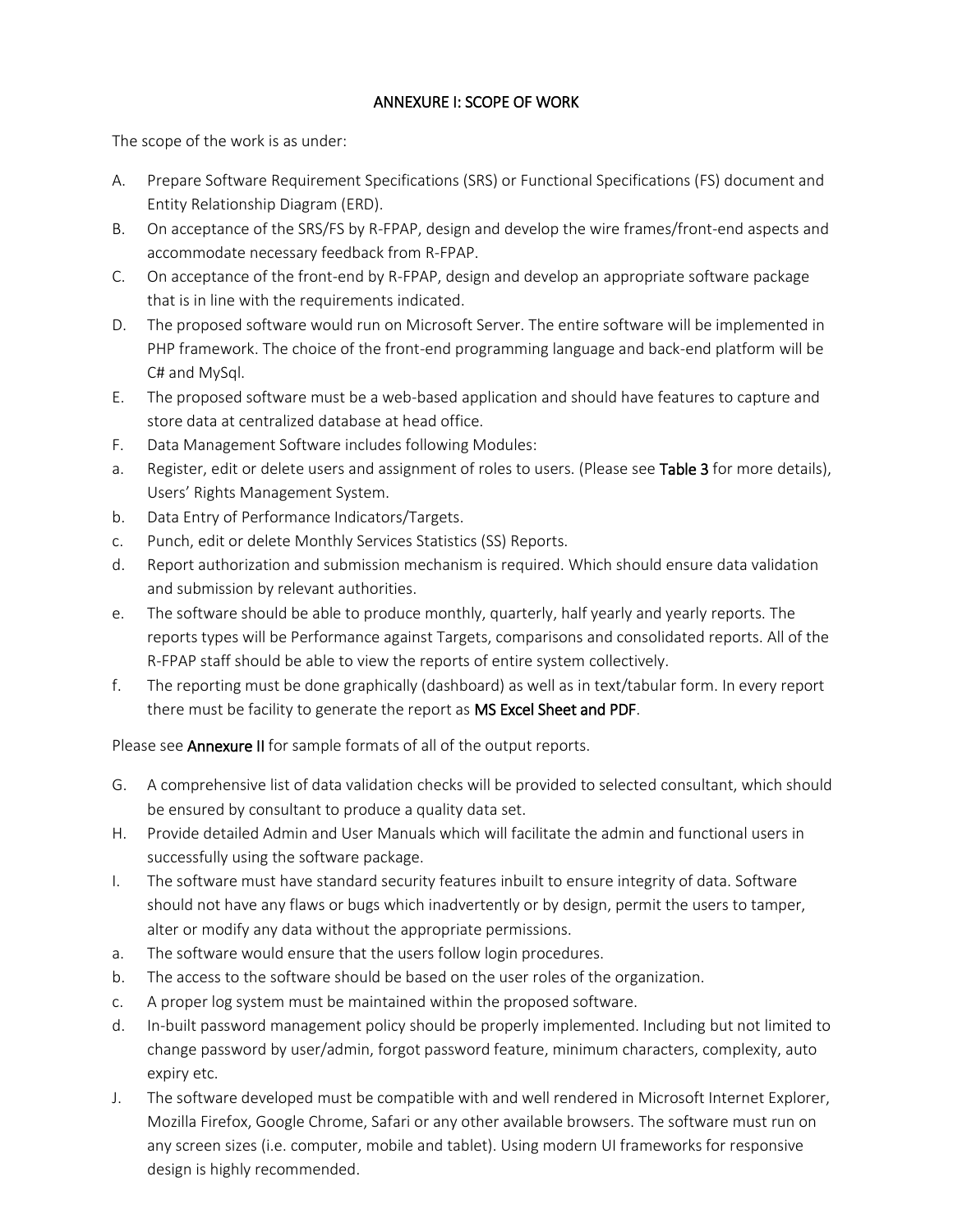- K. The consultant must provide free support for a period of  $1$  year from the time of acceptance of the software by R-FPAP (Warranty support). During this warranty period, the consultant will be responsible to fix the bugs, if any.
- L. Provide the Plan for recovery, if the software package or the database fails, which includes managing backups of the database and the package itself. Perform necessary recovery of the system when needed.
- M. Provide comprehensive training to master trainers in the operation of the software, backup, configuration, etc.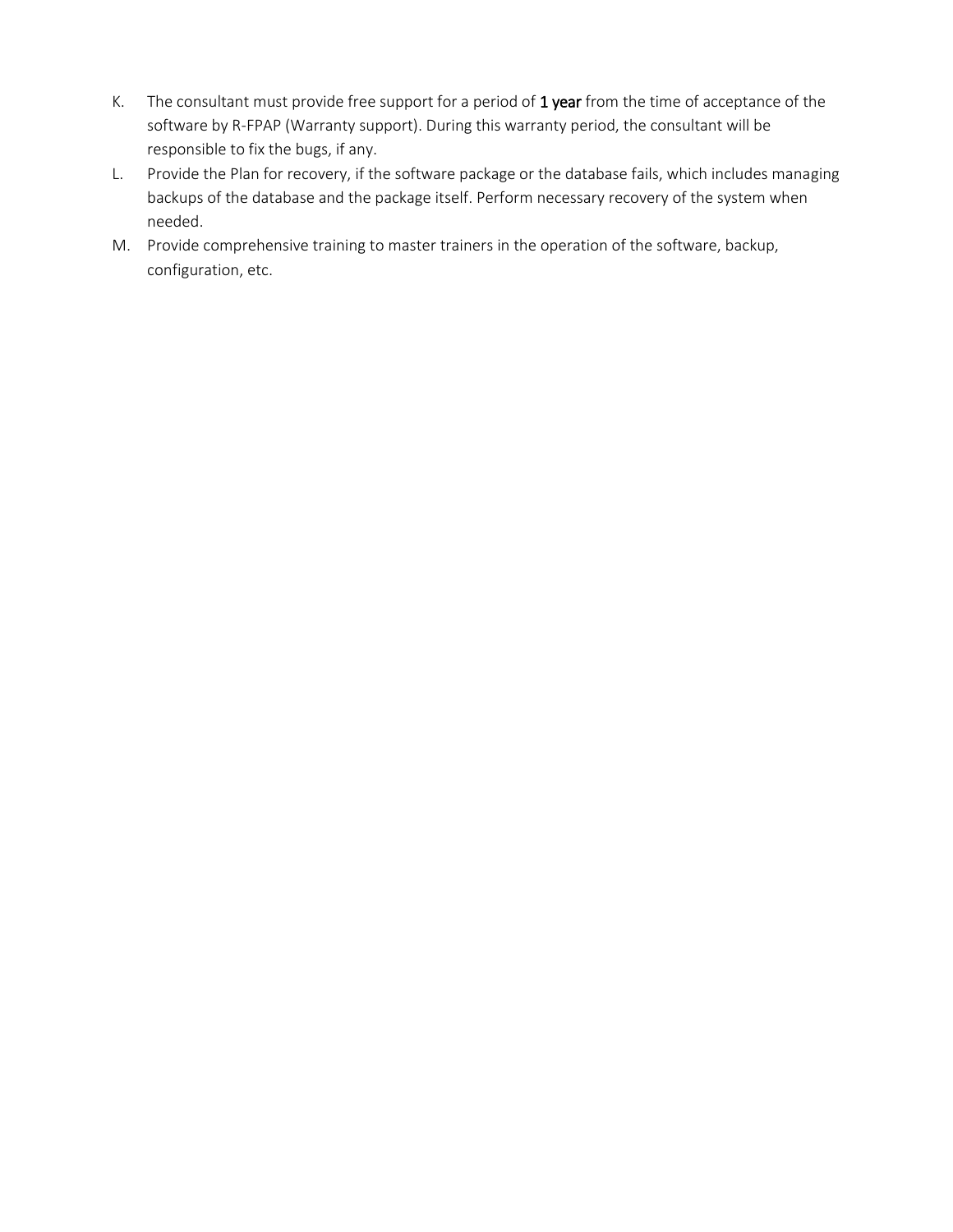## ANNEXURE II: INPUT AND OUTPUT REPORTING TEMPLATES

Helpline Centre: ……………………………………………. Counselor: ……………………………………………

Data Entered: Data Processed:

Counselor's ID: ………………..……… Caller's ID:

………………………………………………

| $\square$ NEW<br><b>CALLER:</b>                                   | $\Box$ OLD                                                      |                         |                                                  |                       |                  |  |  |  |  |  |  |  |
|-------------------------------------------------------------------|-----------------------------------------------------------------|-------------------------|--------------------------------------------------|-----------------------|------------------|--|--|--|--|--|--|--|
| Call Date:                                                        |                                                                 | Call Time:              |                                                  | <b>Call Duration:</b> |                  |  |  |  |  |  |  |  |
| (Day/Month/Year)                                                  |                                                                 |                         | (Hours/Minutes/AM/PM)                            | (Minutes)             |                  |  |  |  |  |  |  |  |
| Gender:<br>ΠМ                                                     | $\Box$ F                                                        |                         |                                                  | Area of caller:       | $\Box$ Urban     |  |  |  |  |  |  |  |
| $\Box$ Transgender Person                                         |                                                                 | District of caller:     |                                                  | $\square$ Semi Urban  | $\Box$ Rural     |  |  |  |  |  |  |  |
|                                                                   | Age:                                                            |                         | <b>Marital Status: <math>\Box</math></b> Married | $\Box$ Un-married     | $\square$ Widow  |  |  |  |  |  |  |  |
| Date of Birth:                                                    | (years)                                                         | $\Box$ Divorced         | $\Box$ Separate                                  | $\Box$ Other          |                  |  |  |  |  |  |  |  |
| Employment status: <b>DEmployed</b>                               |                                                                 | $\Box$ Un-              | Educational Status: OStudent DOut-of-School O    |                       |                  |  |  |  |  |  |  |  |
| employed                                                          |                                                                 |                         | Completed                                        |                       |                  |  |  |  |  |  |  |  |
| Referral From: OTV/Radio OPoster/Banner/Brochure OFriend/Relative |                                                                 |                         |                                                  | □ Orientation Session | $\square$ Social |  |  |  |  |  |  |  |
| Media Platforms $\Box$ Other                                      |                                                                 |                         |                                                  |                       |                  |  |  |  |  |  |  |  |
| <b>DISCUSSION NOTES</b>                                           |                                                                 |                         |                                                  |                       |                  |  |  |  |  |  |  |  |
| <b>ISSUES</b>                                                     |                                                                 | <b>SERVICE PROVIDED</b> |                                                  | <b>REMARKS</b>        |                  |  |  |  |  |  |  |  |
|                                                                   |                                                                 |                         |                                                  |                       |                  |  |  |  |  |  |  |  |
|                                                                   |                                                                 |                         |                                                  |                       |                  |  |  |  |  |  |  |  |
|                                                                   |                                                                 |                         |                                                  |                       |                  |  |  |  |  |  |  |  |
|                                                                   | <b>Referral To:</b> Dropdown List of Existing Referral Partners |                         |                                                  |                       |                  |  |  |  |  |  |  |  |

List of Issues to be marked for the caller and data entry in the software

| <b>SOCIAL</b>                | PSYCHOLOGICAL             | PHYSICAL HEALTH             |
|------------------------------|---------------------------|-----------------------------|
| <b>ACADEMICS</b>             | <b>ANXIETY</b>            | <b>HEALTH PROBLEM</b>       |
| SPORTS INFORMATION           | <b>DEPRESSION</b>         | <b>SPORTS INJURIES</b>      |
| <b>BODILY CHANGES</b>        | <b>EATING DISORDER</b>    | REPRODUCTIVE HEALTH         |
| <b>BOY-GIRL RELATIONSHIP</b> | EXAM PHOBIA               | STI / HIV AIDS              |
| <b>BULLYING</b>              | FEAR                      | <b>FAMILY PLANNING</b>      |
| <b>CAREER COUNSELLING</b>    | <b>MOOD DISTURBANCE</b>   | <b>MASTURBATION</b>         |
| CHILD SEXUAL ABUSE           | PTSD DISORDER             | <b>MENSTRUATION PROBLEM</b> |
| DOMESTIC VIOLENCE / RAPE     | SUBSTANCE ABUSE/ADDICTION |                             |
| EARLY / CHILDHOOD MARRIAGES  | SUICIDAL TENDENCIES       |                             |
| <b>FAMILY ISSUES</b>         |                           |                             |
| <b>FORCED MARRIAGE</b>       |                           |                             |
| <b>MARRIAGE COUNSELING</b>   |                           |                             |
| PRE-MARRITAL COUNSELING      |                           |                             |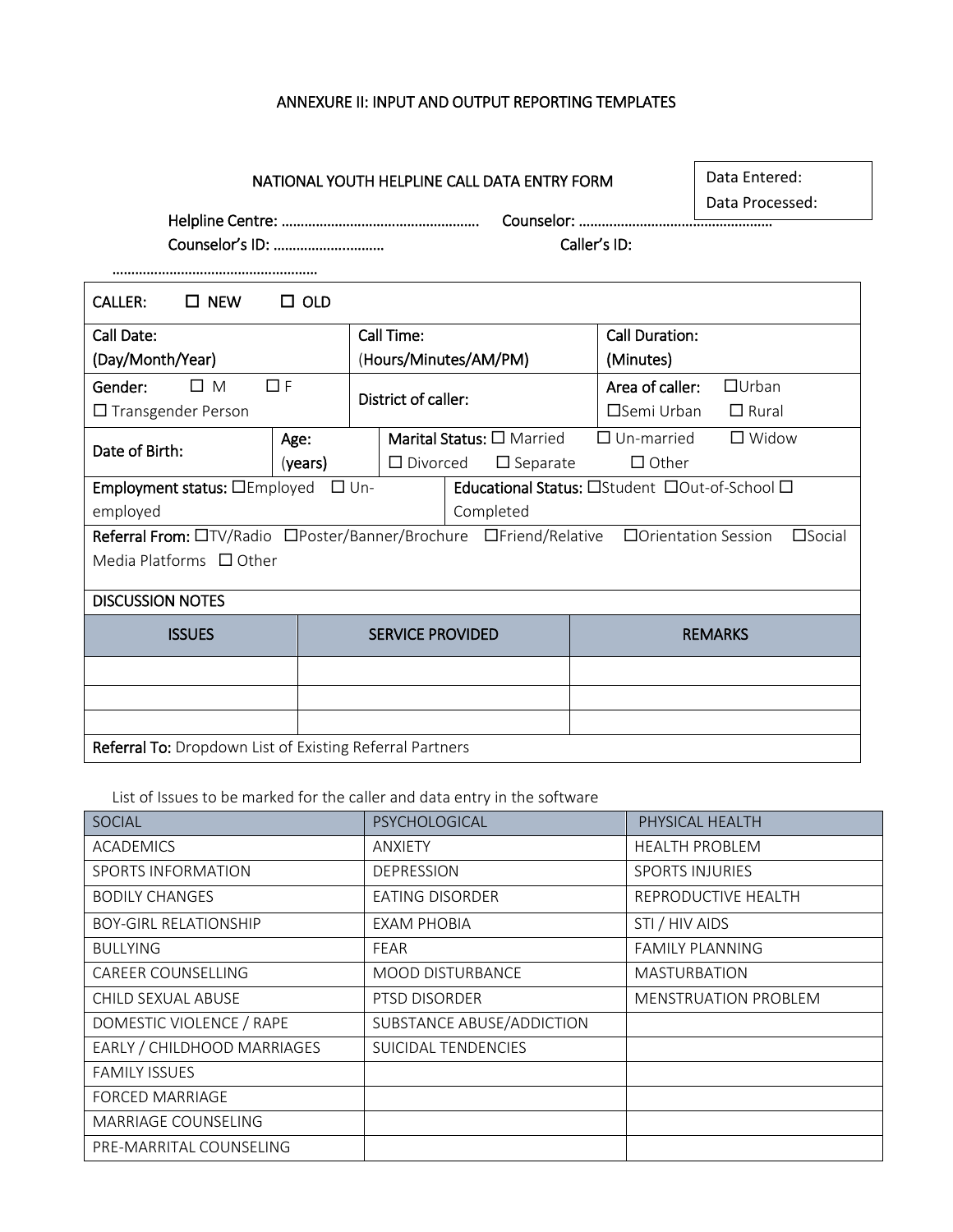## Output Reports

Produce following table for individual Helpline.

Reporting duration: Start Month, End Month (Monthly, Quarterly, Bi Annually)

|              | Calls received (A) |          |        |          |       |           |   |           | Age of caller (years) (B) |           |         |      |         |      |         |   |  |  |
|--------------|--------------------|----------|--------|----------|-------|-----------|---|-----------|---------------------------|-----------|---------|------|---------|------|---------|---|--|--|
|              | Male<br>Female     |          | Others |          | Total | Less than |   | $15 - 19$ |                           | $20 - 24$ |         | 25 & |         | Tota |         |   |  |  |
|              |                    |          |        | 15       |       |           |   |           |                           |           | above   |      |         |      |         |   |  |  |
|              | N.                 | %        | N      | %        | N     | %         |   | N.        | %                         | N.        | $\%$    |      | $N \%$  | N    | %       |   |  |  |
| <b>TOTAL</b> |                    | $T/A^*1$ |        | $T/A^*1$ |       | $T/A^*1$  | A |           | $T/B*10$                  |           | $T/B*1$ |      | $T/B*1$ |      | $T/B*1$ | B |  |  |
|              |                    | 00       |        | 00       |       | 00        |   |           |                           |           | 00      |      | $00 \,$ |      | 00      |   |  |  |

Table 1: Age and sex distribution of callers

Ideally A=B

Table 2: Distribution of callers by different characteristics (Gender)

|                           | Male         |      | Female    |      | <b>Transgender Person</b> | Total |  |
|---------------------------|--------------|------|-----------|------|---------------------------|-------|--|
|                           | $\mathsf{N}$ | $\%$ | ${\sf N}$ | $\%$ | $\overline{N}$            | %     |  |
| Age                       |              |      |           |      |                           |       |  |
| Less than 15              |              |      |           |      |                           |       |  |
| $15-19$                   |              |      |           |      |                           |       |  |
| $20 - 24$                 |              |      |           |      |                           |       |  |
| More than 24              |              |      |           |      |                           |       |  |
|                           |              |      |           |      |                           |       |  |
| <b>Marital Status</b>     |              |      |           |      |                           |       |  |
| Single                    |              |      |           |      |                           |       |  |
| Married                   |              |      |           |      |                           |       |  |
| Divorced                  |              |      |           |      |                           |       |  |
| Separated                 |              |      |           |      |                           |       |  |
| Widow                     |              |      |           |      |                           |       |  |
|                           |              |      |           |      |                           |       |  |
| <b>Educational Status</b> |              |      |           |      |                           |       |  |
| Student                   |              |      |           |      |                           |       |  |
| Out-of-school             |              |      |           |      |                           |       |  |
| Completed education       |              |      |           |      |                           |       |  |
|                           |              |      |           |      |                           |       |  |
| Occupation                |              |      |           |      |                           |       |  |
| Employed                  |              |      |           |      |                           |       |  |
| House wife                |              |      |           |      |                           |       |  |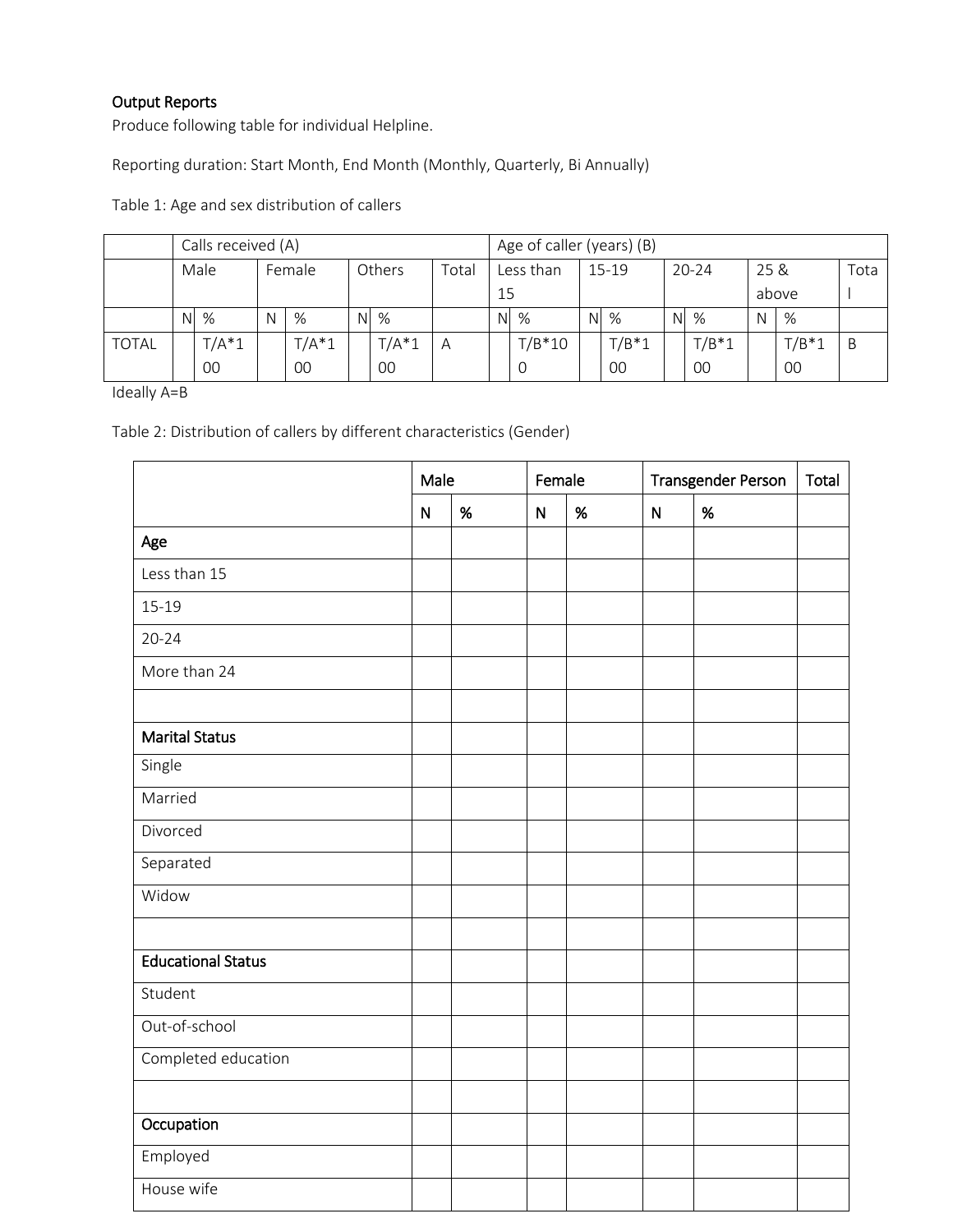| Student                           |           |           |           |   |
|-----------------------------------|-----------|-----------|-----------|---|
| Unemployed                        |           |           |           |   |
| Any other                         |           |           |           |   |
|                                   |           |           |           |   |
| Source of Reference/ information  |           |           |           |   |
| TV/Radio                          |           |           |           |   |
| Poster/Banner/Brochure            |           |           |           |   |
| Friend/Relative                   |           |           |           |   |
| Orientation session               |           |           |           |   |
| Social media (Facebook, WhatsApp, |           |           |           |   |
| Twitter, Instagram etc.)          |           |           |           |   |
| Any Other                         |           |           |           |   |
| Total                             | $T/A*100$ | $T/A*100$ | $T/A*100$ | A |

Table 3: Distribution of callers by different characteristics (Age)

|                           | Age Brackets |       |              |       |              |           |              |      |  |  |  |
|---------------------------|--------------|-------|--------------|-------|--------------|-----------|--------------|------|--|--|--|
| Age Segregations          |              | $<15$ |              | 15-19 |              | $20 - 24$ | 24-29        |      |  |  |  |
|                           | $\mathsf{N}$ | $\%$  | $\mathsf{N}$ | $\%$  | $\mathsf{N}$ | $\%$      | $\mathsf{N}$ | $\%$ |  |  |  |
| Gender                    |              |       |              |       |              |           |              |      |  |  |  |
| Male                      |              |       |              |       |              |           |              |      |  |  |  |
| Female                    |              |       |              |       |              |           |              |      |  |  |  |
| Transgender Person        |              |       |              |       |              |           |              |      |  |  |  |
|                           |              |       |              |       |              |           |              |      |  |  |  |
| <b>Marital Status</b>     |              |       |              |       |              |           |              |      |  |  |  |
| Single                    |              |       |              |       |              |           |              |      |  |  |  |
| Married                   |              |       |              |       |              |           |              |      |  |  |  |
| Divorced                  |              |       |              |       |              |           |              |      |  |  |  |
| Separated                 |              |       |              |       |              |           |              |      |  |  |  |
| Widow                     |              |       |              |       |              |           |              |      |  |  |  |
|                           |              |       |              |       |              |           |              |      |  |  |  |
| <b>Educational Status</b> |              |       |              |       |              |           |              |      |  |  |  |
| Student                   |              |       |              |       |              |           |              |      |  |  |  |
| Out-of-school             |              |       |              |       |              |           |              |      |  |  |  |
| Completed education       |              |       |              |       |              |           |              |      |  |  |  |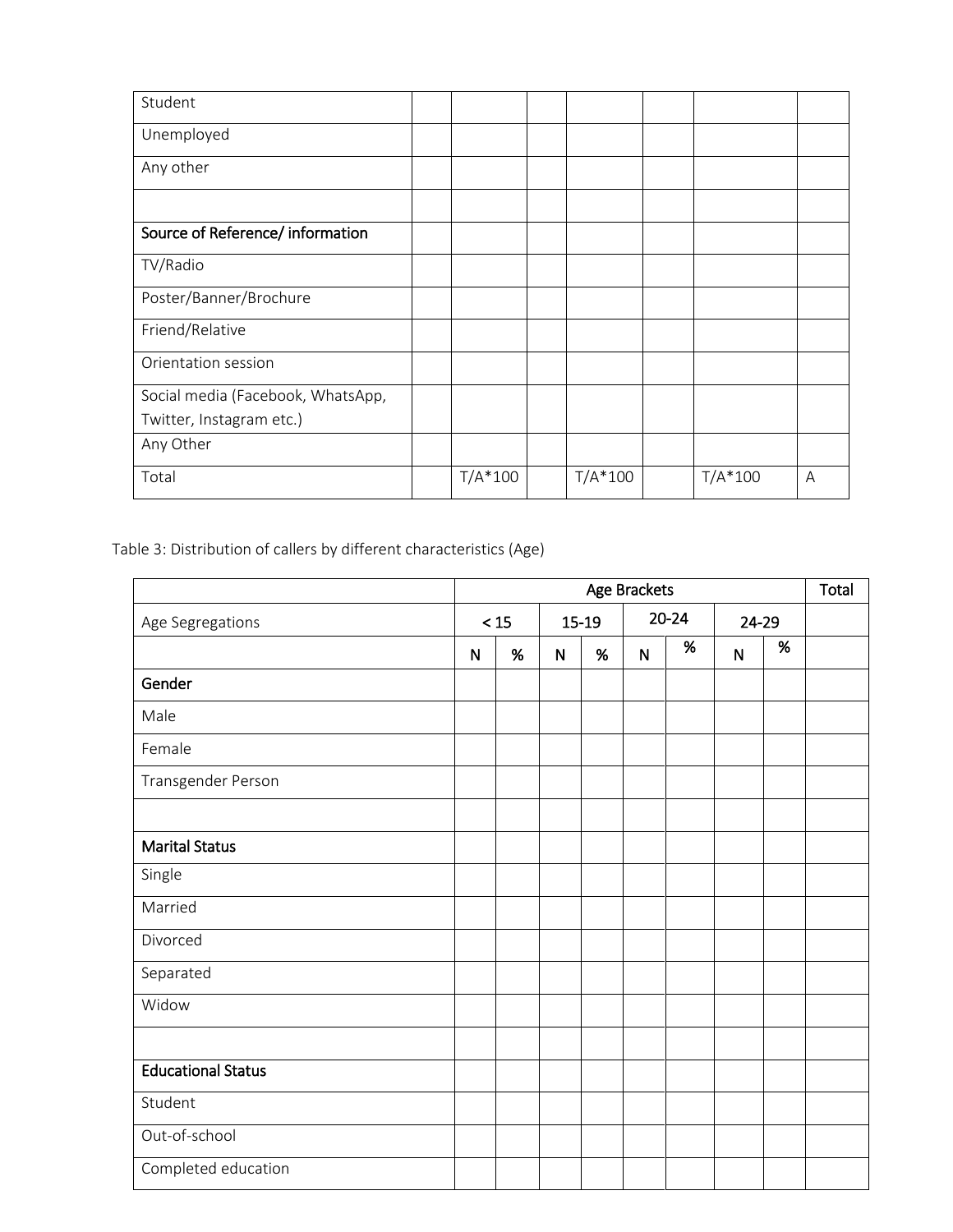| Occupation                                 |       |         |             |         |   |
|--------------------------------------------|-------|---------|-------------|---------|---|
| Employed                                   |       |         |             |         |   |
| House wife                                 |       |         |             |         |   |
| Student                                    |       |         |             |         |   |
| Unemployed                                 |       |         |             |         |   |
| Any other                                  |       |         |             |         |   |
|                                            |       |         |             |         |   |
| Source of Reference/ information           |       |         |             |         |   |
| TV/Radio                                   |       |         |             |         |   |
| Poster/Banner/Brochure                     |       |         |             |         |   |
| Friend/Relative                            |       |         |             |         |   |
| Orientation session                        |       |         |             |         |   |
| Social media (Facebook, Whatsapp, Twitter, |       |         |             |         |   |
| Instagram etc.)                            |       |         |             |         |   |
| Any Other                                  |       |         |             |         |   |
| Total                                      | T/A   | T/A     | T/A         | T/A     | A |
|                                            | $*10$ | $*_{1}$ | $*10$       | $*_{1}$ |   |
|                                            | 0     | 00      | $\mathbf 0$ | 00      |   |

Table 4: Average duration of call (minutes)

|               |     | Calls received |       |                | Age of caller (years) |       |        |       |         |  |  |  |
|---------------|-----|----------------|-------|----------------|-----------------------|-------|--------|-------|---------|--|--|--|
|               | Mal | Femal          | Other | Overall        | Less than             | $15-$ | $20 -$ | 25 &  | Overall |  |  |  |
|               | e   | e              | S     |                | 15                    | 19    | 24     | above |         |  |  |  |
| Average of    |     |                |       | $\overline{A}$ |                       |       |        |       | B       |  |  |  |
| call duration |     |                |       |                |                       |       |        |       |         |  |  |  |
| (min)         |     |                |       |                |                       |       |        |       |         |  |  |  |

 $A=B$ 

Table 5: Distribution of callers by issues discussed

| Type of Issue   | %   |
|-----------------|-----|
| Social          |     |
| Psychological   |     |
| Physical Health |     |
| Total           | 100 |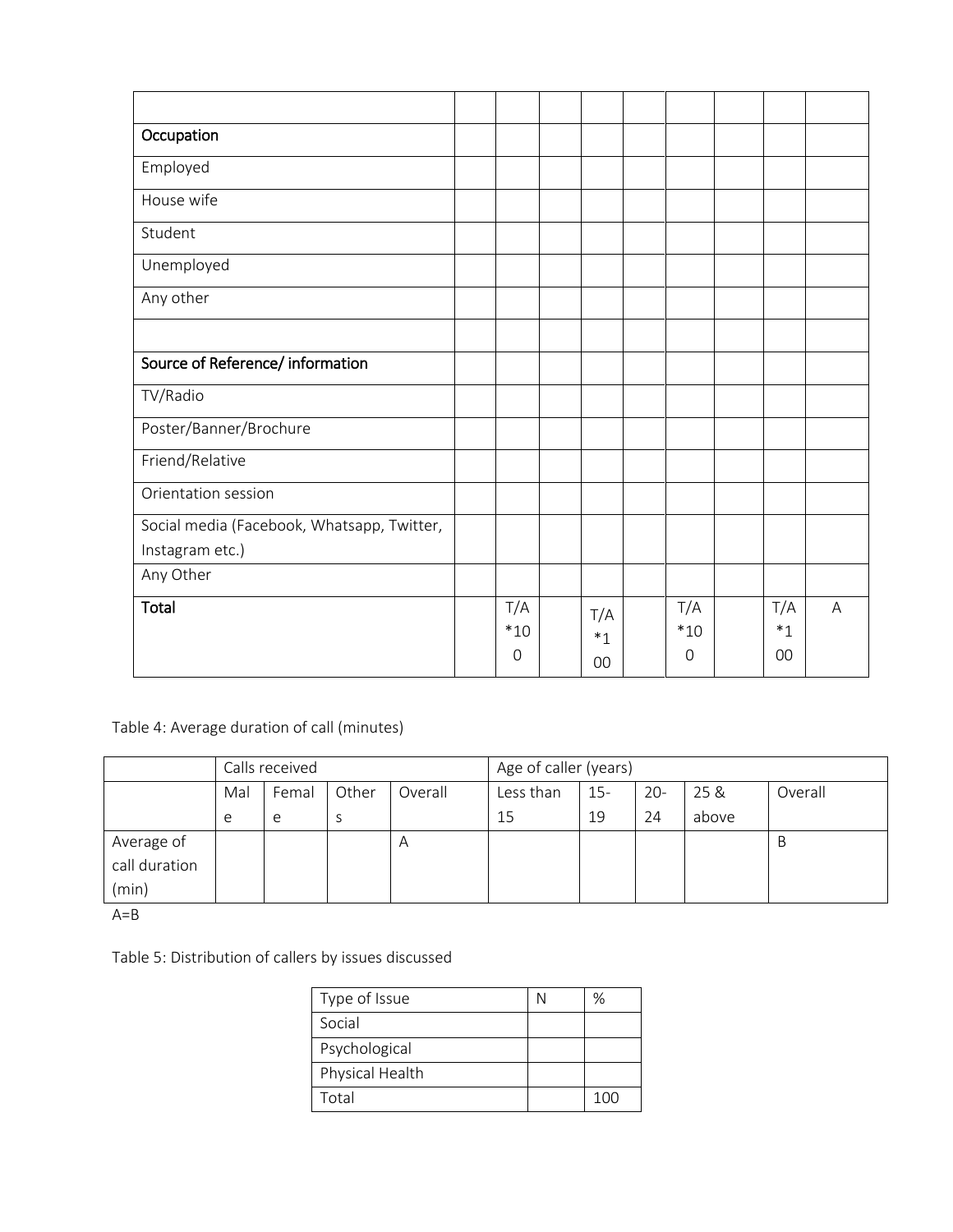Table 6: Distribution of issues discussed by age and gender

| <b>Issues</b>               |                          |              | Female       |                      |      |                |                | Male           |                      |                | Transgender              |                     |                          |                            |                          |                               |
|-----------------------------|--------------------------|--------------|--------------|----------------------|------|----------------|----------------|----------------|----------------------|----------------|--------------------------|---------------------|--------------------------|----------------------------|--------------------------|-------------------------------|
| Age (years)                 | $\lt$<br>15              | $15 -$<br>19 | $20 -$<br>24 | 25<br>&<br>abo<br>ve | Tota | < 15           | $15 -$<br>19   | $20 -$<br>24   | 25<br>&<br>abo<br>ve | Total          | $\lt$<br>15              | $15-$<br>19         | $20 -$<br>24             | 25 &<br>abov<br>$\epsilon$ | Tota                     | Gran<br>$\mathsf{d}$<br>Total |
|                             | 11                       |              |              |                      | 2,02 |                |                |                |                      |                |                          |                     |                          |                            |                          |                               |
| SOCIAL                      | $\overline{2}$           | 569          | 875          | 468                  | 4    | 114            | 961            | 985            | 468                  | 2,528          | $\ddot{\phantom{a}}$     | 15                  | $\overline{7}$           | $\mathsf{3}$               | 25                       | 4,577                         |
| Academics                   | 3                        | 59           | 57           | 45                   | 164  | $\overline{7}$ | 51             | 75             | 37                   | 170            | $\sim$                   | $\overline{2}$      | $\overline{a}$           | $\sim$                     | $\overline{2}$           | 336                           |
| Sports Information          | $\omega$                 | 8            | 6            | 3                    | 17   | $\mathbf{1}$   | $\overline{2}$ | $\mathbf{1}$   | 3                    | $\overline{7}$ | $\sim$                   | $\sim$              | $\overline{a}$           | $\sim$                     | $\equiv$                 | 24                            |
| <b>Bodily Changes</b>       | 8                        | 18           | 10           | $\overline{4}$       | 40   | $\overline{7}$ | 29             | 13             | 3                    | 52             | $\sim$                   | $\sim$              | $\sim$                   | $\sim$                     | $\sim$                   | 92                            |
| Boy-Girl Relationship       | 8                        | 105          | 120          | 26                   | 259  | $\overline{4}$ | 110            | 121            | 31                   | 266            | $\sim$                   | $\sim$              | $\overline{\phantom{a}}$ | $\overline{\phantom{a}}$   | ÷.                       | 525                           |
| <b>Bullying</b>             | 13                       | 30           | 13           | 9                    | 65   | $\overline{7}$ | $\overline{7}$ | $\overline{2}$ | $\mathbf{1}$         | 17             | $\sim$                   | $\sim$              | $\overline{\phantom{a}}$ | $\overline{\phantom{a}}$   | $\sim$                   | 82                            |
| Career Counseling           | 3                        | 23           | 75           | 26                   | 127  | $\overline{7}$ | 88             | 72             | 54                   | 221            | $\sim$                   | $\bar{\phantom{a}}$ | $\overline{2}$           | $\bar{\phantom{a}}$        | $\overline{2}$           | 350                           |
| Child Sexual Abuse          | 14                       | 24           | 60           | 14                   | 112  | 18             | 47             | 66             | 12                   | 143            | $\sim$                   | $\overline{a}$      | $\sim$                   | $\sim$                     | $\sim$                   | 255                           |
| Domestic Violence / Rape    | 8                        | 26           | 91           | 33                   | 158  | 6              | 49             | 39             | 8                    | 102            | $\omega$                 | $\overline{7}$      | $\mathbf{1}$             | $1\,$                      | 9                        | 269                           |
| Early / Childhood Marriages | $\overline{2}$           | 13           | 12           | $\mathbf{1}$         | 28   | $\sim$         | 20             | 29             | $\overline{2}$       | 51             | $\sim$                   | $\overline{a}$      | $\overline{a}$           | $\overline{a}$             | ÷.                       | 79                            |
| Family Issues               | 6                        | 37           | 133          | 136                  | 312  | $\overline{4}$ | 60             | 88             | 82                   | 234            | $\sim$                   | $\overline{2}$      | $\overline{a}$           | $\overline{a}$             | $\overline{2}$           | 548                           |
| Forced Marriage             | $\overline{\phantom{a}}$ | 16           | 16           | $\overline{2}$       | 34   | $\overline{2}$ | $\overline{7}$ | 8              | $\mathbf{1}$         | 18             | $\sim$                   | $\equiv$            | ÷.                       | $\sim$                     | $\sim$                   | 52                            |
| Marriage Counselling        | $\overline{\phantom{a}}$ | $\mathbf{1}$ | 7            | 6                    | 14   | $\sim$         | $\overline{2}$ | 15             | 9                    | 26             | $\sim$                   | $\sim$              | $\sim$                   | $\sim$                     | $\overline{\phantom{a}}$ | 40                            |
| Peer Pressure               | 5                        | 83           | 41           | 21                   | 150  | 17             | 214            | 126            | 17                   | 374            | $\sim$                   | $\overline{2}$      | $\overline{a}$           | $\sim$                     | $\overline{2}$           | 526                           |
| Physical/Health Problem     | $\sim$                   | 11           | 8            | 26                   | 45   | $\sim$         | 17             | 21             | 28                   | 66             | $\sim$                   | $\overline{a}$      | ÷.                       | $\mathbf{1}$               | $\mathbf{1}$             | 112                           |
| Pre-Marriage Counseling     | $\omega$                 | 22           | 77           | 62                   | 161  | $\mathbf{1}$   | 14             | 62             | 96                   | 173            | $\overline{\phantom{a}}$ | $\sim$              | $\overline{a}$           | $\sim$                     | $\overline{a}$           | 334                           |
| Self-concept                | 13                       | 39           | 71           | 26                   | 149  | 13             | 151            | 147            | 27                   | 338            | $\sim$                   | $\mathbf{1}$        | 3                        | $\mathbf{1}$               | 5                        | 492                           |

Above statistics are dummy data

(Continued)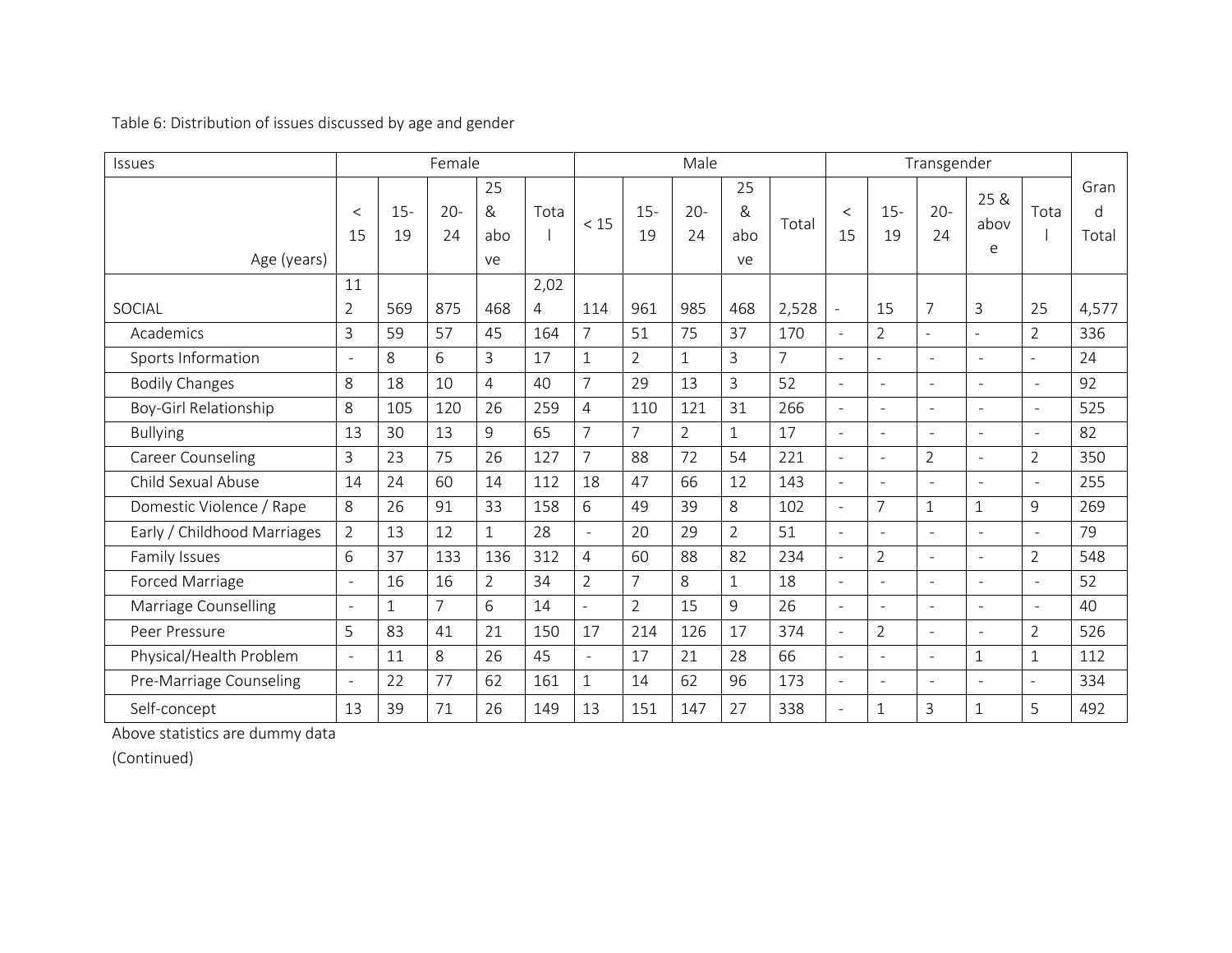# (Continued)

| Issues                      |                          |                | Female         |                |       |                     |                          | Male           |                |                |                          | Gran                     |                          |                          |                |              |
|-----------------------------|--------------------------|----------------|----------------|----------------|-------|---------------------|--------------------------|----------------|----------------|----------------|--------------------------|--------------------------|--------------------------|--------------------------|----------------|--------------|
|                             | < 15                     | $15 -$         | $20 -$         | >24            | Total | < 15                | $15 -$                   | $20 -$         | >24            | Total          | $\lt$                    | $15 -$                   | $20 -$                   | > 24                     | Tota           | $\mathsf{d}$ |
| Age (years)                 |                          | 19             | 24             |                |       |                     | 19                       | 24             |                |                | 15                       | 19                       | 24                       |                          |                | Total        |
|                             |                          |                |                |                |       |                     |                          |                |                | 1,45           |                          |                          |                          |                          |                |              |
| PSYCHOLOGICAL               | 46                       | 245            | 282            | 397            | 970   | 52                  | 564                      | 500            | 339            | 5              | $\mathbf{1}$             | $\overline{2}$           | $\mathbf{1}$             | $1\,$                    | 5              | 2,430        |
| Anxiety                     | 6                        | 49             | 90             | 157            | 302   | $\overline{7}$      | 179                      | 155            | 78             | 419            | $\overline{a}$           | $\overline{a}$           | $\overline{a}$           | $1\,$                    | $\mathbf{1}$   | 722          |
| Depression                  | 3                        | 42             | 78             | 152            | 275   | 6                   | 130                      | 159            | 103            | 398            | $\omega$                 | $\mathbf{1}$             | ÷,                       | $\sim$                   | 1              | 674          |
| <b>Eating Disorder</b>      | 6                        | 46             | 41             | 36             | 129   | 6                   | 61                       | 43             | 37             | 147            | $\omega$                 | $\overline{\phantom{a}}$ | $\overline{\phantom{a}}$ | $\blacksquare$           | ÷.             | 276          |
| Exam Phobia                 | 11                       | 52             | 12             | $\overline{2}$ | 77    | 12                  | 49                       | 10             | $\overline{2}$ | 73             | $\mathbf{1}$             | $\mathbf{1}$             | $\bar{a}$                | $\overline{\phantom{a}}$ | $\overline{2}$ | 152          |
| Fear                        | 9                        | 19             | 17             | 6              | 51    | $\overline{7}$      | 38                       | 12             | 13             | 70             | $\equiv$                 | $\sim$                   | $\bar{a}$                | $\blacksquare$           | $\equiv$       | 121          |
| Mood Disturbance            | 6                        | 13             | 8              | $\overline{7}$ | 34    | 3                   | 10                       | 8              | 8              | 29             | $\overline{a}$           | $\sim$                   | $1\,$                    | $\sim$                   | $\mathbf 1$    | 64           |
| PST Disorder                | $\overline{\phantom{a}}$ | $\mathbf{1}$   | $\overline{2}$ | 5              | 8     | $\overline{a}$      | $\overline{2}$           | $\overline{3}$ | $\overline{2}$ | $\overline{7}$ | $\overline{a}$           | $\overline{a}$           | $\overline{a}$           | $\sim$                   | ÷,             | 15           |
| Substance                   |                          |                |                |                |       |                     |                          |                |                |                |                          |                          |                          |                          |                |              |
| Abuse/Addiction             | $\overline{4}$           | 21             | 33             | 30             | 88    | 11                  | 94                       | 99             | 89             | 293            | $\equiv$                 | $\blacksquare$           | $\overline{\phantom{a}}$ | $\overline{\phantom{a}}$ | ÷,             | 381          |
| <b>Suicidal Tendencies</b>  | $\mathbf{1}$             | $\overline{2}$ | $\mathbf{1}$   | $\overline{2}$ | 6     | $\bar{\phantom{a}}$ | $\mathbf{1}$             | 11             | $\overline{7}$ | 19             | $\mathcal{L}$            | $\blacksquare$           | $\overline{\phantom{a}}$ | $\overline{\phantom{a}}$ | $\Box$         | 25           |
|                             |                          |                |                |                |       |                     |                          |                |                | 1,50           |                          |                          |                          |                          |                |              |
| PHYSICAL HEALTHEALTH        | 43                       | 201            | 308            | 538            | 1,090 | 17                  | 465                      | 570            | 451            | 3              | $\overline{2}$           | $\mathbf{1}$             | $1\,$                    | 6                        | 10             | 2,603        |
| <b>Health Problems</b>      | $\mathbf{1}$             | 10             | 34             | 81             | 126   | $\overline{a}$      | 5                        | 15             | 39             | 59             | $\overline{\phantom{a}}$ | $\overline{\phantom{a}}$ | $\sim$                   | $\overline{\phantom{a}}$ | $\overline{a}$ | 185          |
| Sports Injuries             | $\blacksquare$           |                | $\overline{2}$ | $\mathbf{1}$   | 3     | $\overline{2}$      | 10                       | 15             | 20             | 47             | $\overline{a}$           | $\sim$                   | L,                       | $\sim$                   | $\overline{a}$ | 50           |
| Reproduction Health         | 8                        | 21             | 40             | 28             | 97    | 4                   | 260                      | 313            | 54             | 631            | $\sim$                   | $\sim$                   | $\sim$                   | $1\,$                    | $\mathbf{1}$   | 729          |
| <b>Menstruation Problem</b> | 5                        | 21             | 20             | 13             | 59    | $\overline{a}$      | $\overline{\phantom{a}}$ | $\overline{2}$ | 1              | 3              | $\overline{a}$           | $\overline{a}$           | $\overline{a}$           | $\overline{\phantom{a}}$ | $\overline{a}$ | 62           |
| UTI/STI & HID AIDS          | 23                       | 85             | 119            | 204            | 431   | 9                   | 102                      | 105            | 177            | 393            | $\overline{2}$           | $\sim$                   | $\blacksquare$           | $\overline{2}$           | 4              | 828          |
| <b>FAMILY PLANNING</b>      | $\equiv$                 | 30             | 31             | 60             | 121   | $\overline{2}$      | 36                       | 69             | 71             | 178            | $\equiv$                 | $\sim$                   | $1\,$                    | 3                        | 4              | 303          |
| Masturbation                | $\sim$                   | $\overline{a}$ | $\overline{a}$ |                |       | $\overline{a}$      | $\overline{2}$           | $\overline{3}$ | 5              | 8              | $\overline{a}$           | $\sim$                   | $\overline{a}$           | $\overline{\phantom{a}}$ | $\overline{a}$ | 8            |
|                             |                          |                |                | 1,40           |       |                     | 2,00                     | 2,07           | 1,27           | 5,53           |                          |                          |                          |                          |                |              |
| <b>GRAND TOTAL</b>          | 201                      | 1,015          | 1,467          | 4              | 4,087 | 185                 | $\Omega$                 | $\Omega$       | 8              | 3              | 3                        | 18                       | 9                        | 10                       | 40             | 9,668        |

Above statistics are dummy data